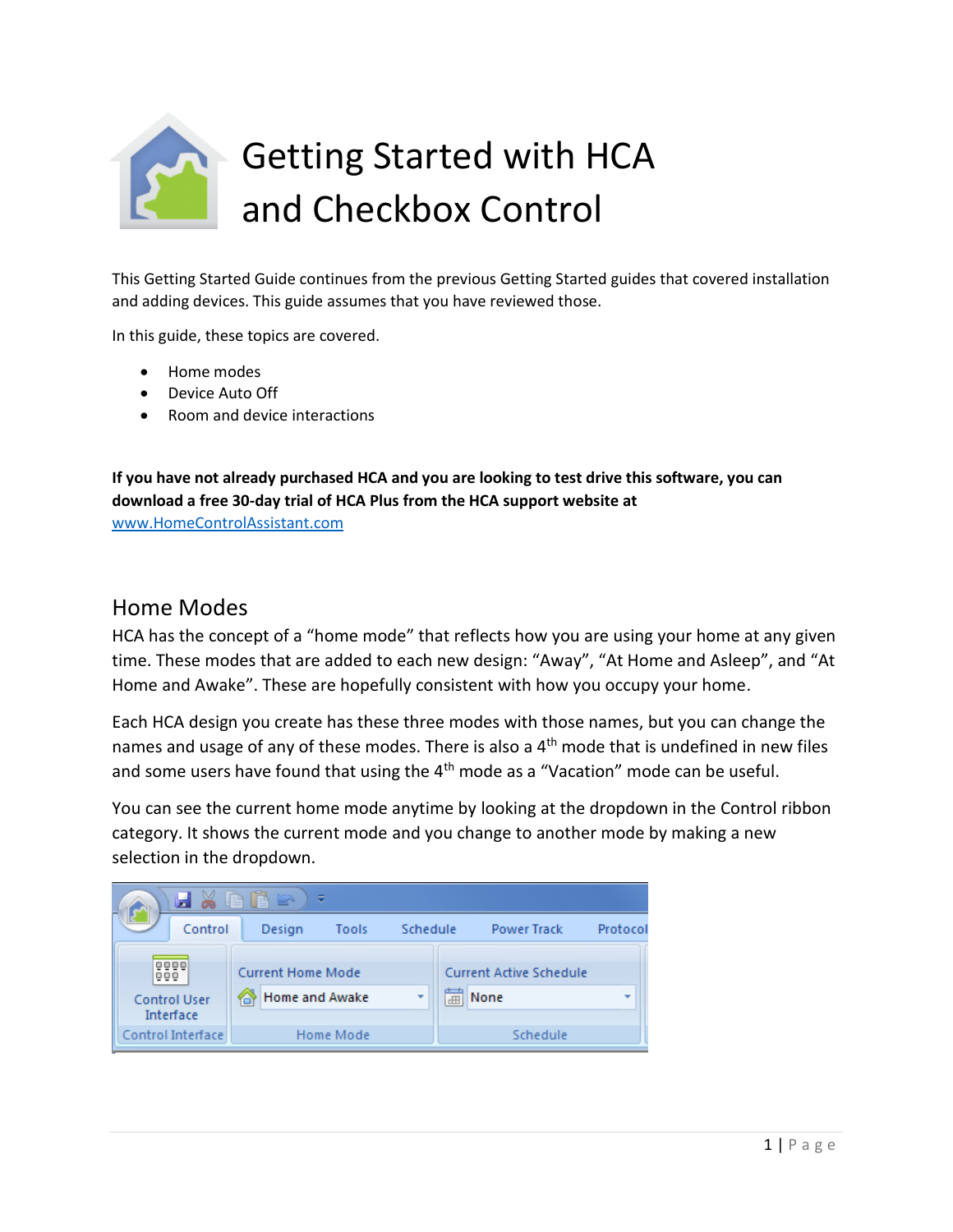Any device can be configured to respond when a home mode is changed. There are different actions for when a new mode is entered and what happens to that device while in that mode. To configure these actions, open the device properties and look on the "Green" tab.

| Green mode settings for this device. |                           |                                     |
|--------------------------------------|---------------------------|-------------------------------------|
| Mode                                 | Action when entering mode | Response while in mode              |
| Home & Awake                         | Do nothing<br>v           | Behave nomally<br>v                 |
| Home & Asleep                        | Do nothing<br>v           | Behave nomally<br>v                 |
| Away                                 | Go Off<br>v               | Suspend all actions<br>$\checkmark$ |
|                                      |                           |                                     |

Listed in this section of the tab are the home modes and what action to take when entering the mode and the response of the device while in that mode. The choices when entering the mode are:

- Do Nothing
- Go Off
- Go On

Without going any further, let's do an example to show how useful a feature this is. Imagine a "Go to bed" button you press on the way to bed. You want that button to turn off anything that you don't want left on all night. In the HCA Home Modes dialog, you can configure a trigger for a mode change and in this example you would use that keypad and button as the trigger.

After that, then all you need do is to set the properties of each device to be turned off when you go to bed as:

| Home & Asleep | l Go Off |  | Behave nomally |  |
|---------------|----------|--|----------------|--|
|---------------|----------|--|----------------|--|

When the home mode becomes "Home & Asleep" then all devices configured like that go off. That could be one device or 50 devices it all works the same.

Another example is that you might want some devices to come on when you arrive home (entering the "Home and Awake" mode) or when you get up in the morning. The settings for that are:

| Home & Awake | l Go On |  | I Behave nomally |  |
|--------------|---------|--|------------------|--|
|--------------|---------|--|------------------|--|

The key point is that each device specifies how it wants to respond. To change the action of the device for how it responses when entering a new mode, all you need do is to change the configuration of the device.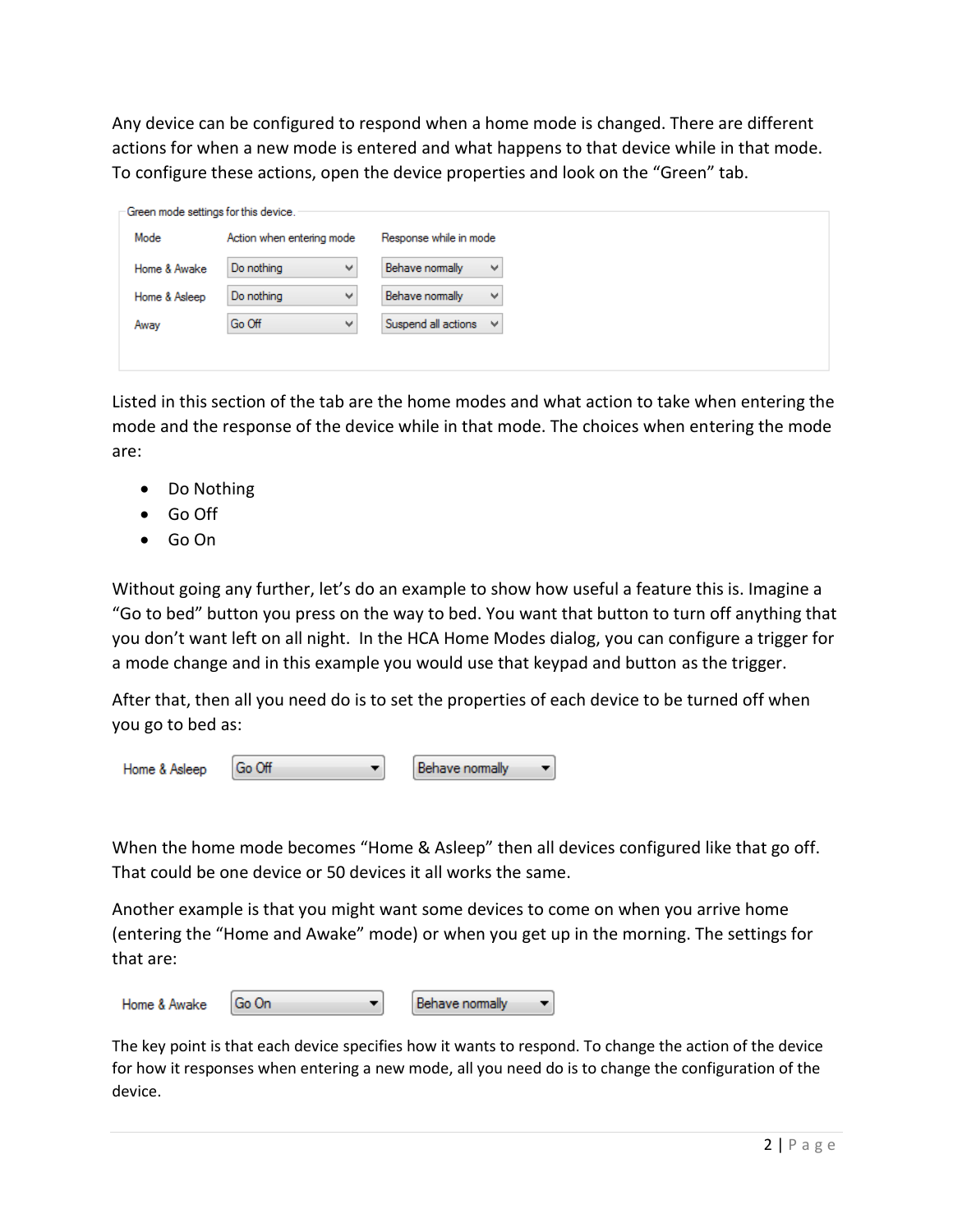The second column of this dialog section is "Response while in mode" has these options:

- Behave Normally
- Suspend all actions

The best way to explain this is by an example. Suppose that you have a light that you want to control to ON at dusk. This is an interior light, so it doesn't make much sense for it to come on when you are not at home. While there are many ways to do this – different schedules, a program that tests conditions before controlling the light – but the simplest method is to schedule the light to come on at dusk every day. Then configure that device so that when in the "Away" mode the device suspends all actions. "All actions" in this case means that the device isn't controlled by a schedule or programs.

Note that there is still a schedule and in that schedule there is an entry for this device to turn on at dusk. And that schedule could be the current schedule. But when the home is in the "Away" mode, then at dusk when the schedule entry is executed nothing happens because the home is in "Away" mode. This is much simpler than creating a different schedule or a program that tests conditions before controlling the light.

#### Taking advantage of this feature

To take advantage of this feature you should consider how HCA knows when to transition the home from one mode to another. There are many ways to do this:

- A keypad button can cause a mode change by configuring the Home Mode triggers. In the Getting Started guide about devices there was a section on creating a program that was triggered on a keypad button press. That same technique can be used here, but instead of controlling lighting, the "Set Mode" element is used instead to change home modes.
- Using the "Network Devices" tool that can keep track of mobile devices when they connect and disconnect from your home WiFi to figure out when anyone or no one is at home. "Network Devices" is a tool that you can configure and is described in a User Guide chapter.
- If you use the iOS tablet or phone mobile applications, you can configure Geo Fences that start programs that change the home mode. There is a technical note on Geo Fences available from the support web site.

All you need do is to think about how you interact with your home and configure the devices as needed. When creating schedules keep the home mode concept in mind, and you may find that only a single schedule is needed rather than a different schedule for when you are home and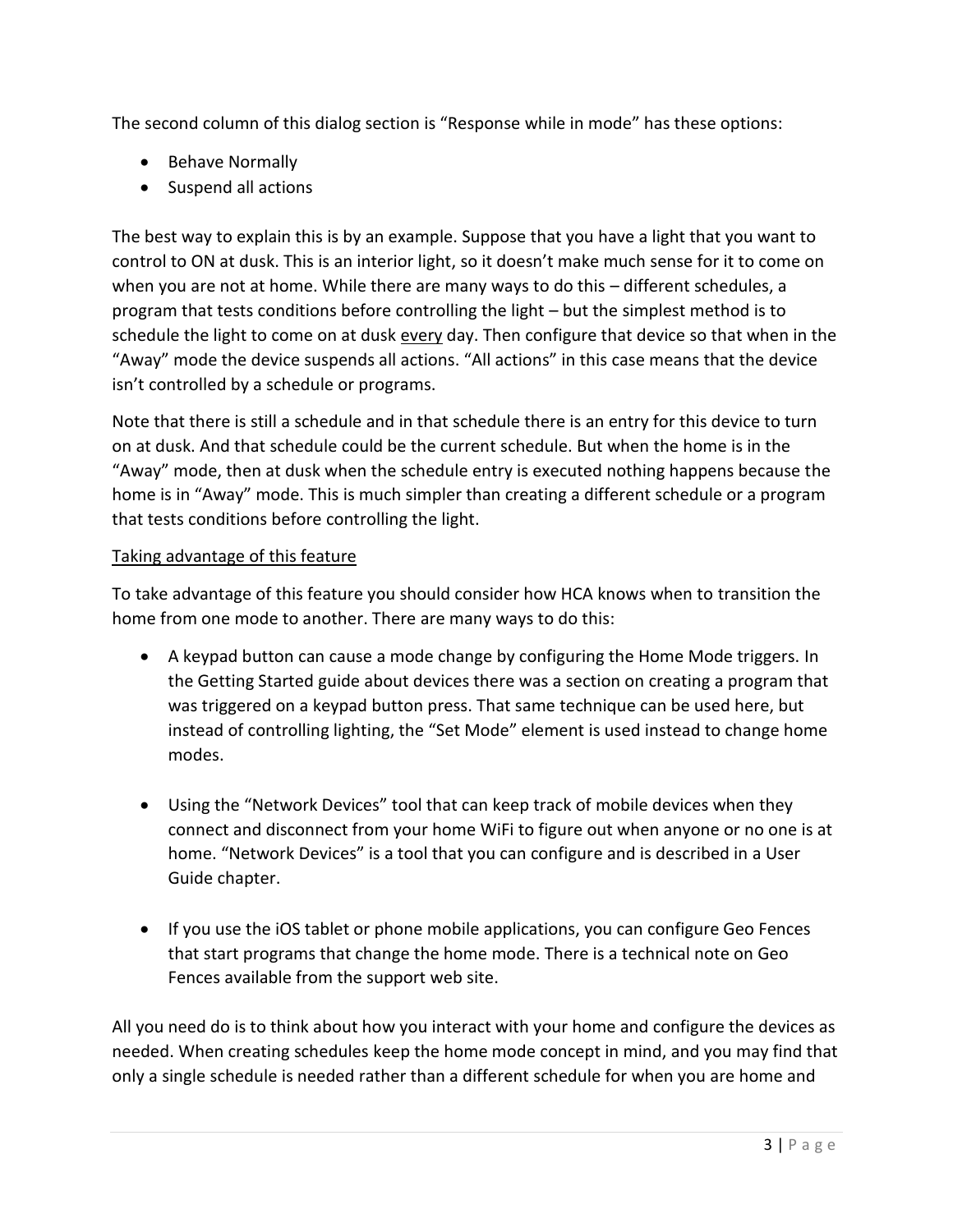another when away. The "Response when in mode" device setting suppressing schedule entries when their actions are not appropriate.

# Auto Off

The Auto Off feature is like having a timer built into each device so that it is controlled to a different level – probably to OFF - after "n" minutes of being controlled to ON. But since HCA implements the timer and not the device, the timer is very smart!

The Auto Off settings for a device are also on the device properties dialog "Green" tab.

| Auto Off                                                  |                                                                         |              |                      |    |                      |                                                        |  |  |  |  |  |  |
|-----------------------------------------------------------|-------------------------------------------------------------------------|--------------|----------------------|----|----------------------|--------------------------------------------------------|--|--|--|--|--|--|
| When Light                                                | go to percent                                                           | ÷<br>o       |                      | 10 | ÷                    | minutes after ON                                       |  |  |  |  |  |  |
| <b>When Dark</b>                                          | go to percent                                                           | $\div$<br>20 |                      | 5  | ÷                    | minutes after ON                                       |  |  |  |  |  |  |
| Unused                                                    | go to percent                                                           |              | $\frac{1}{\sqrt{2}}$ |    | $\frac{1}{\sqrt{2}}$ | minutes after ON                                       |  |  |  |  |  |  |
| ÷<br>0                                                    | ÷<br>minutes before going to its auto-off level dim to<br>50<br>percent |              |                      |    |                      |                                                        |  |  |  |  |  |  |
| When receive ON/DIM from device during auto off countdown |                                                                         |              |                      |    |                      | When receive OFF from device during auto off countdown |  |  |  |  |  |  |
| Does not effect auto off timer                            |                                                                         |              |                      | ∩  |                      | Does not effect auto off timer                         |  |  |  |  |  |  |
| Restarts auto off timer                                   |                                                                         |              |                      |    |                      | ◯ Restarts auto off timer                              |  |  |  |  |  |  |
| Cancels auto off timer                                    |                                                                         |              |                      |    |                      | Cancels auto off timer                                 |  |  |  |  |  |  |

There are three parts to configuring an auto off specification to answer these questions:

- When does the auto off specification apply?
- What should the auto off do?
- How is the auto off countdown timer managed?

You can supply up to three answers for the first two points. Each of the three buttons opens a dialog where you specify when the auto off should happen.

In the above example, there is a different specification for during the day  $-$  "When light" – and at night – "When dark".

There are many options for the "when" specification. Press one of the three "when" buttons – the wide ones - in the Auto Off section and this dialog opens: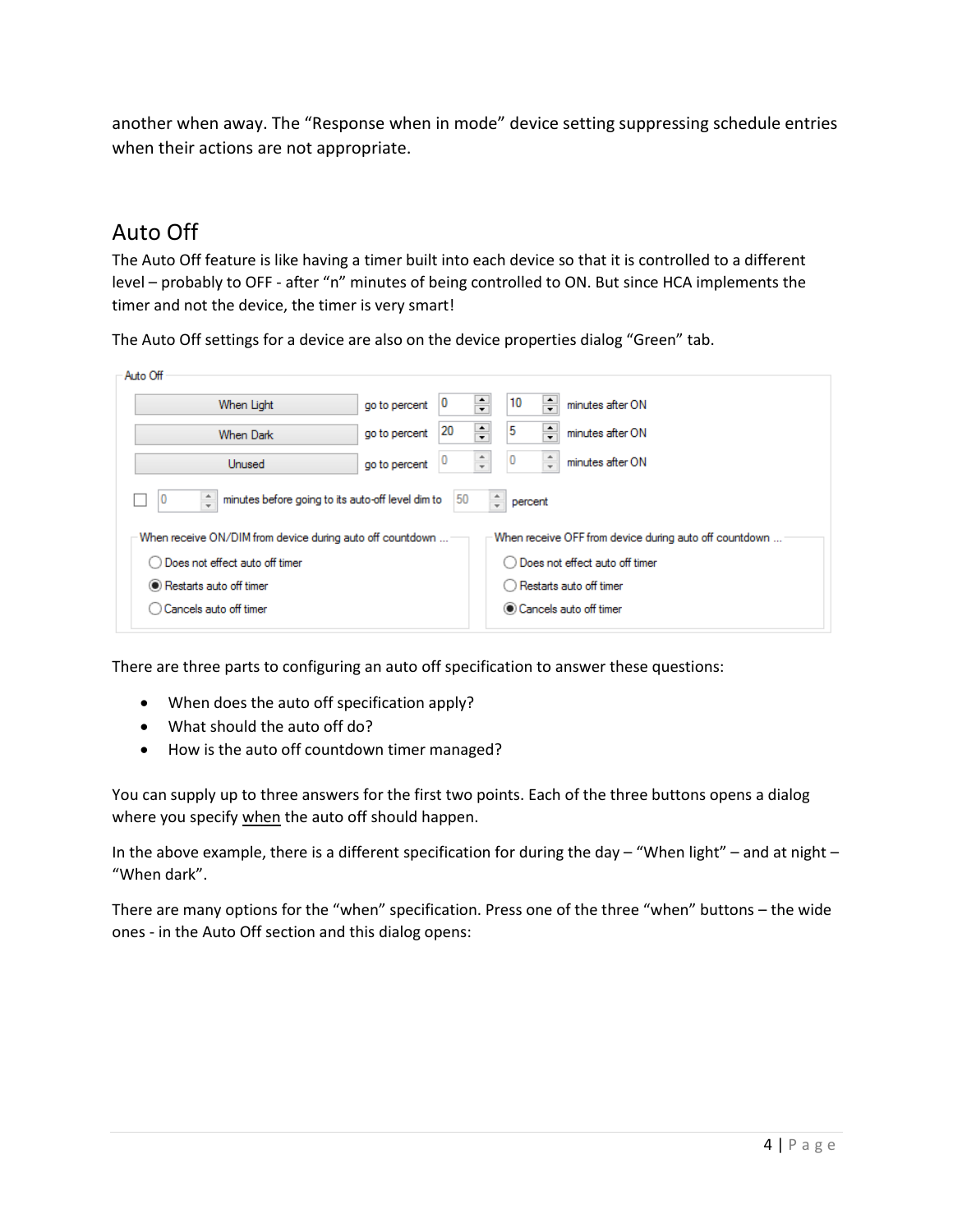| Auto Off Time Specification                  | $\mathbf x$                               |  |  |  |  |  |
|----------------------------------------------|-------------------------------------------|--|--|--|--|--|
| Auto Off applies:                            |                                           |  |  |  |  |  |
| Unused                                       |                                           |  |  |  |  |  |
| All day                                      |                                           |  |  |  |  |  |
| <b>When Light</b>                            |                                           |  |  |  |  |  |
| <b>When Dark</b>                             |                                           |  |  |  |  |  |
| <b>Between Times</b>                         |                                           |  |  |  |  |  |
| <b>Start Time</b>                            | <b>End Time</b>                           |  |  |  |  |  |
| © Local Sunrise                              | C Local Sunrise                           |  |  |  |  |  |
| C Local Sunset                               | © Local Sunset                            |  |  |  |  |  |
| $\frac{\Delta}{\Psi}$<br>12:00 AM<br>At Time | $\frac{\Delta}{\Psi}$<br>At Time 12:00 AM |  |  |  |  |  |
|                                              |                                           |  |  |  |  |  |
| OK                                           | Cancel                                    |  |  |  |  |  |

The condition for when an auto off applies are specified here. Choices are:

- At any time
- By light and dark
- By time

In this way, you can create a different auto off timer that happens during the day, and others at night or only at certain hours.

Once you have set the condition for when the auto off applies, next is to specify what happens. This is in the device properties "Green" tab where you set the number of minutes the countdown timer runs and the level to go to when it reaches zero.

Back in this example – see the image at the start of this section - these are auto off specifications:

- During the day, go completely off 10 minutes after going on
- At night, go to 20 percent 5 minutes after going on

**Note**: While this feature is called "Auto off" it really doesn't have to be that. It could just as easily be an "Auto On". You could configure it so that after 10 minutes, for example, that the light goes to 100%.

You may note at this point that you can create conflicting specifications. The first specification could be for "when light" and the second for "when dark" and the third for something else. Clearly the third case doesn't matter as it is either light or dark so one of the first two always applies. HCA looks at the conditions top to bottom and the first one that is valid for the current conditions is used.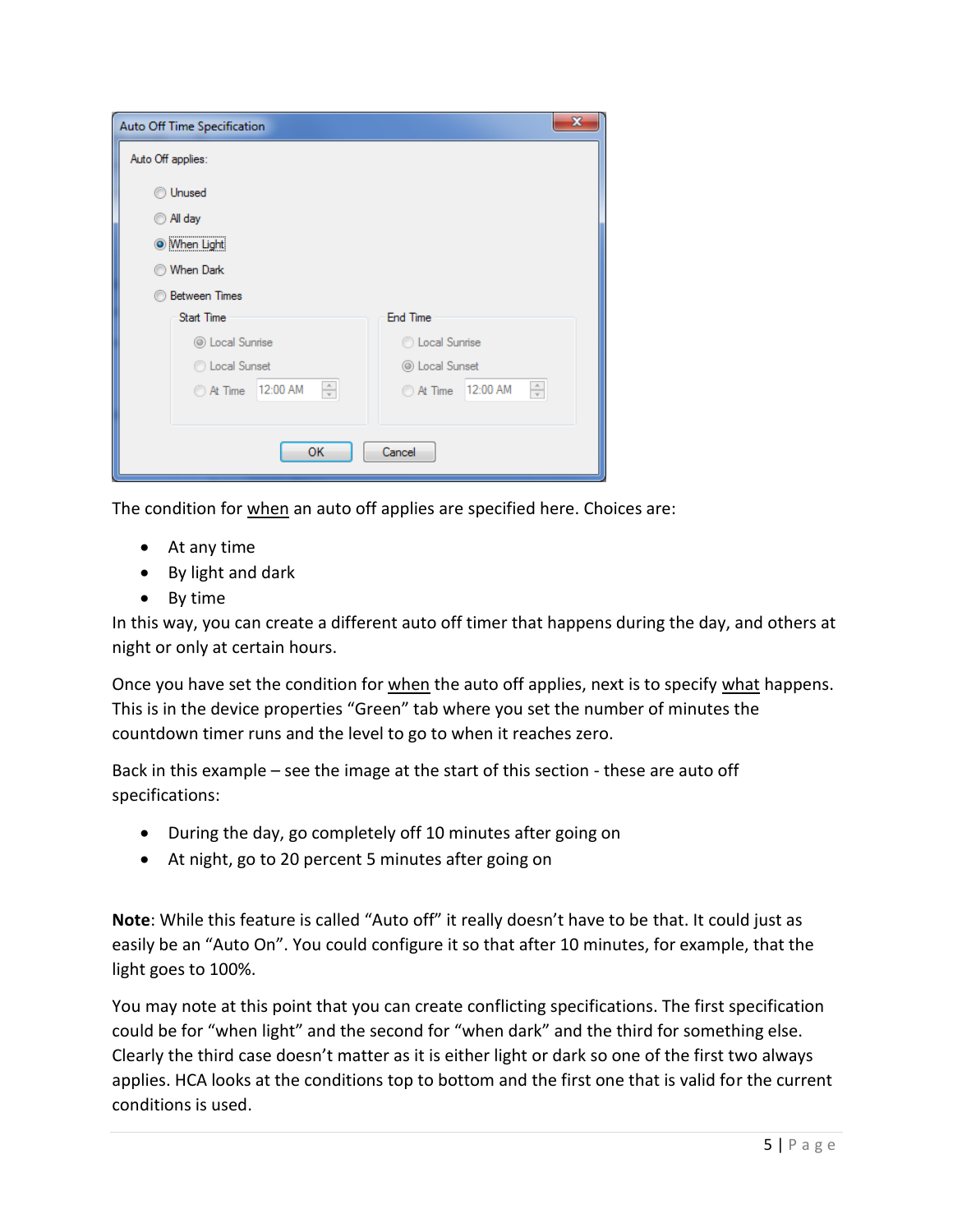The final step is to decide how the countdown timer should be managed. This is in the bottom section of the dialog.

When receive ON/DIM from device during auto off countdown ... When receive OFF from device during auto off countdown .. ◯ Does not effect auto off timer ◯ Does not effect auto off timer Restarts auto off timer ◯ Restarts auto off timer ◯ Cancels auto off timer Cancels auto off timer

This configuration section is only useful if HCA "knows" when the device is locally controlled – that is, someone taps the switch paddle or presses a keypad button if it is a keypad load dimmer. If this is the case, then you can use this configuration to make the timer behave differently.

An example is the best way to show the utility of this.

Suppose you have a switch in a room. Someone walks in and taps the switch to turn the light on. Since you have configured it to go off in 10 minutes it would be nice if you had a way to make that not happen. It is very annoying when a light goes out unexpectedly.

To continue this example: suppose that after a few minutes the person taps the paddle again. In that case you might want to cancel the auto off timer or restart the timer to provide for a fresh 10 minutes. Both of those possibilities can be configured. You can also specify different actions if an OFF or ON is received from the switch.

In this example, if an ON is received from the device  $-$  someone taps the switch paddle top  $$ then the timer is restarted for the full time as specified. If an OFF is received from the device – someone taps the switch paddle bottom – the timer is cancelled.

There is one more feature in this configuration. You can specify that 'n' minutes before the countdown timer expires that the device is controlled to a level. This is typically used to dim the device down one or two minutes before the timer expires to warn the person that the lights are about to go off. This is specified in the checkbox below the "when" buttons and when set applies to all the "when" specifications.

#### Taking Advantage of this feature

Auto off, like home mode control, is specified on a device by device basis. With the level of configuration for the auto off – when it happens, what happens, and how the countdown timer is controlled – you should be able to express the different scenarios needed for devices in your home.

If you have noticed the "Light" and "Dark" options and are wondering how HCA knows if it is daytime or nighttime, then you should look in the Home Properties dialog. Press the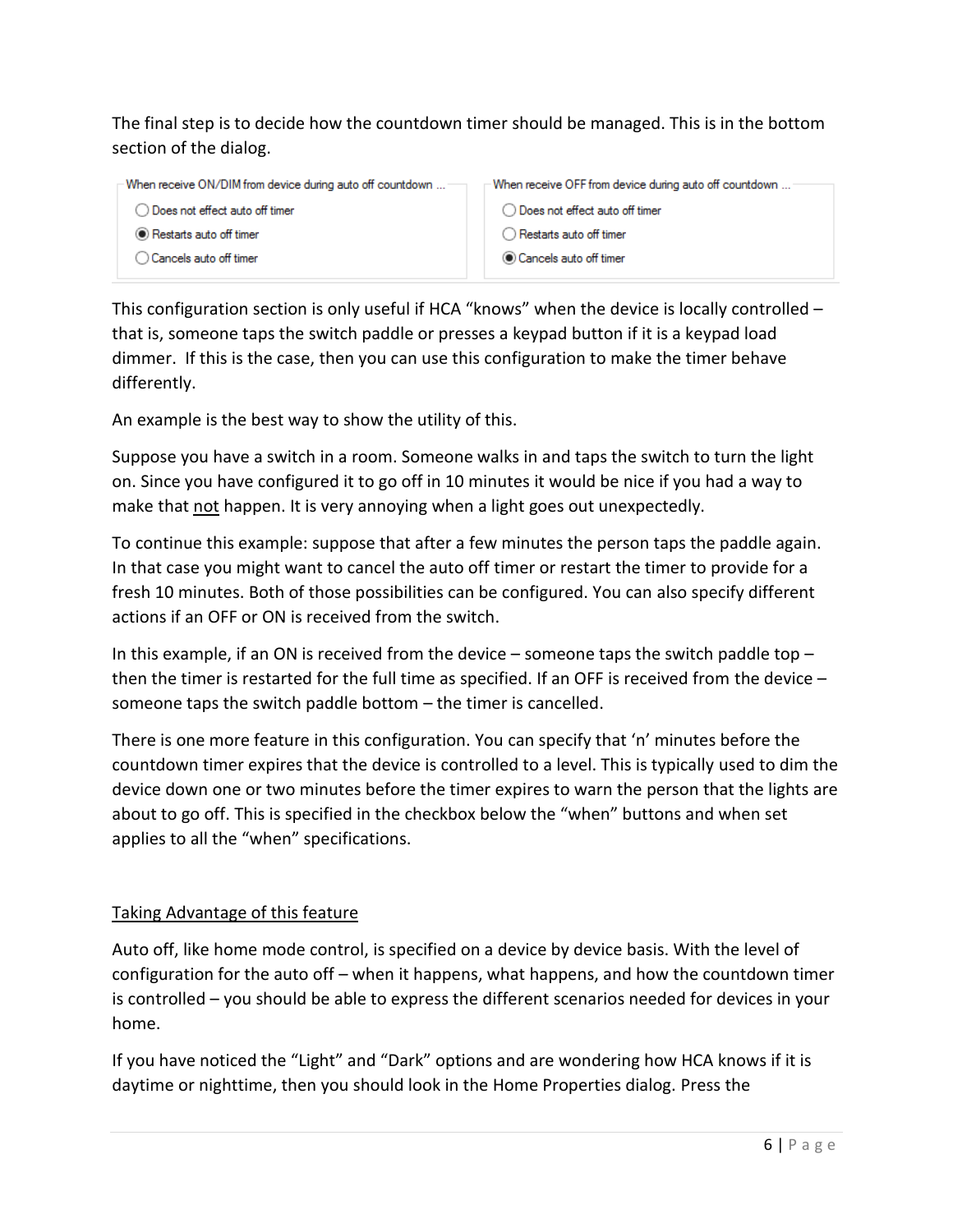"Properties" button in the "Home Configuration" panel, in the "Design" ribbon category and look on the "Light" and "Dark" tabs. Light and Dark can be determined in many ways using time, light sensors, and astronomical computations of sunrise and sunset based upon your location.

As a final note on auto off, and even though we are avoiding talking in this note about HCA programs and schedules, if a device auto off exists then regardless of how the device was turned on the auto off happens. The control of the device could have happened by a program, schedule, or even you interacting with the HCA UI or a mobile client application. It's all the same. This can make creating programs that control a device simpler. The program can use the ON element to turn it on and the auto off controls it OFF when needed.

### Rooms

Rooms are a concept HCA uses to both contain devices and to define how the room and the devices interact. Some of the devices in the room can be designated as participating in determining the state of the room – is the room ON? or is the room OFF? While other devices can be configured to "follow" the room – when the room becomes ON these devices go ON and when the room goes OFF, then these devices go OFF as well.

The configuration for how a device interacts with the room it is in is specified in the "Room" tab of a device's properties.

This dialog looks complex as there are many settings contained within it but don't panic. For this guide, only the top section will be used. The lower section is for how devices and rooms interact with what is know as a "room auto off". That's a powerful feature that is a bit too advanced for this guide. But when you are ready to dig deeper, you should review this technical note:

[http://www.hcatech.com/download/V14/Doc/TechNotes/TechNote\\_102\\_CheckboxControl.pdf](http://www.hcatech.com/download/V14/Doc/TechNotes/TechNote_102_CheckboxControl.pdf)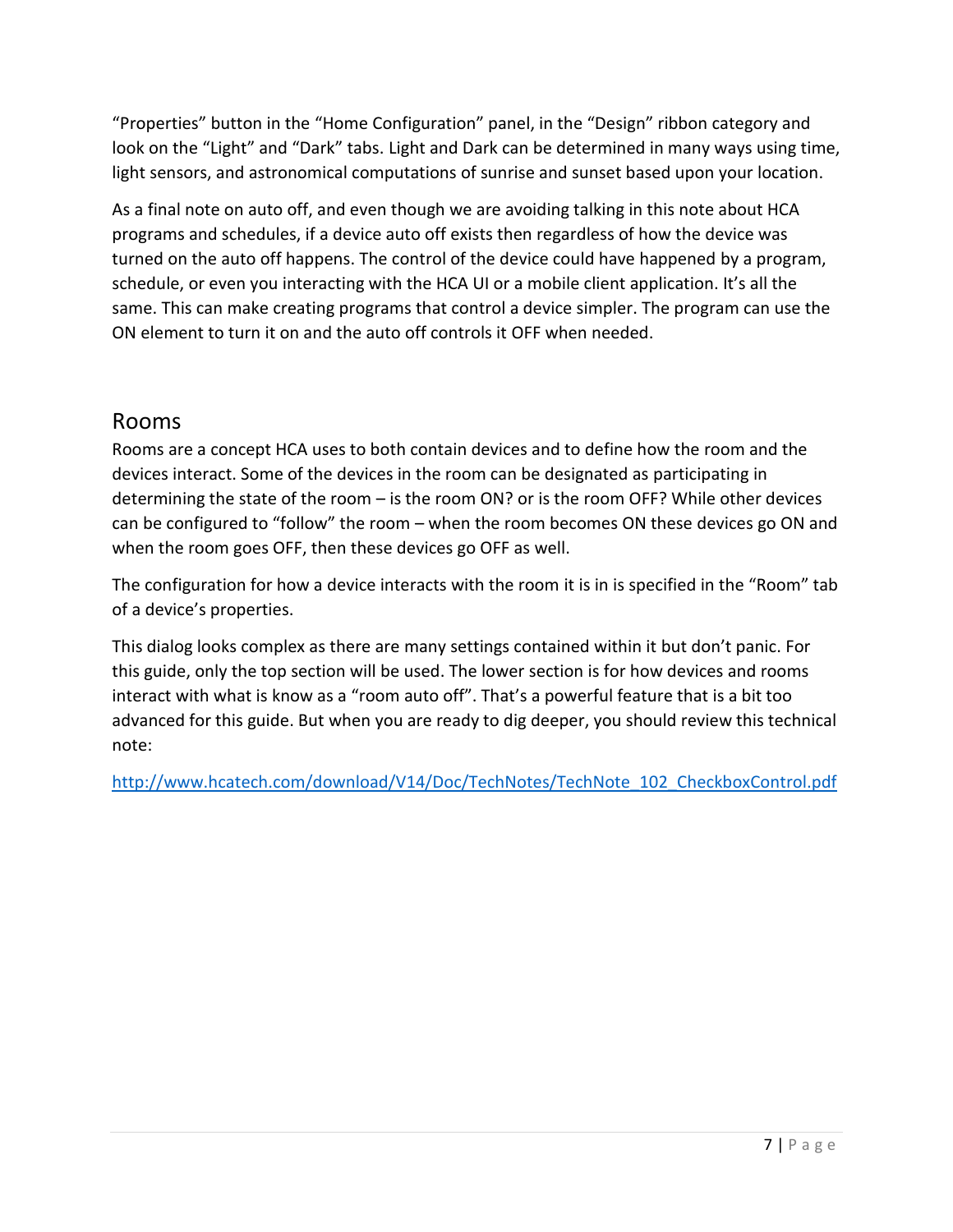|             |                  |      | "Kitchen - Ceiling Lights" Properties  |                                                                               |         |                     |              |                |                                 |                                    |     |                                                                                                                                                                                                                                                                                             |               |             | x      |
|-------------|------------------|------|----------------------------------------|-------------------------------------------------------------------------------|---------|---------------------|--------------|----------------|---------------------------------|------------------------------------|-----|---------------------------------------------------------------------------------------------------------------------------------------------------------------------------------------------------------------------------------------------------------------------------------------------|---------------|-------------|--------|
| <b>Name</b> | Notes            | Room | Type                                   | Address                                                                       | Options | Triggers            | Restart Icon |                | <b>Display</b>                  | Key Names                          | Log | Groups Schedule                                                                                                                                                                                                                                                                             | Referenced By | Power Track | Green  |
|             |                  |      |                                        |                                                                               |         |                     |              |                |                                 |                                    |     |                                                                                                                                                                                                                                                                                             |               |             |        |
|             |                  |      |                                        |                                                                               |         |                     |              |                |                                 |                                    |     | In HCA a room is more than a container for a set of devices, programs, and groups. A room can be controlled and in tum controls contained<br>devices. Rooms can also have auto-off settings and the room auto-off can affect contained devices. On this tab are the settings that configure |               |             |        |
|             |                  |      | how the room and this device interact. |                                                                               |         |                     |              |                |                                 |                                    |     |                                                                                                                                                                                                                                                                                             |               |             |        |
|             |                  |      |                                        | The state of this device participates in determining if the room is ON or OFF |         |                     |              |                |                                 |                                    |     |                                                                                                                                                                                                                                                                                             |               |             |        |
|             |                  |      |                                        | W When LIGHT: This devices responds to a room ON by going to                  |         |                     |              | 100            | ÷<br>percent                    |                                    |     |                                                                                                                                                                                                                                                                                             |               |             |        |
|             |                  |      |                                        | V When DARK: This devices responds to a room ON by going to                   |         |                     |              | 100            | $\frac{1}{x}$<br>percent        |                                    |     |                                                                                                                                                                                                                                                                                             |               |             |        |
|             |                  |      |                                        | When LIGHT: This devices responds to a room OFF by going to                   |         |                     |              | $\overline{0}$ | $\frac{1}{\sqrt{2}}$<br>percent |                                    |     |                                                                                                                                                                                                                                                                                             |               |             |        |
|             |                  |      |                                        | V Mhen DARK: This devices responds to a room OFF by going to                  |         |                     |              | $\Omega$       | $\frac{1}{x}$<br>percent        |                                    |     |                                                                                                                                                                                                                                                                                             |               |             |        |
|             |                  |      |                                        | Transmissions from this device can trigger a room auto-off specification      |         |                     |              |                |                                 |                                    |     |                                                                                                                                                                                                                                                                                             |               |             |        |
|             | When room is OFF |      |                                        |                                                                               |         |                     |              |                |                                 |                                    |     |                                                                                                                                                                                                                                                                                             |               |             |        |
|             |                  |      |                                        | and receive OFF from the device                                               |         | <b>Cancel Timer</b> |              |                |                                 |                                    |     |                                                                                                                                                                                                                                                                                             |               |             |        |
|             |                  |      |                                        | and receive ON/DIM from the device                                            |         | Restart Timer       |              |                |                                 |                                    |     |                                                                                                                                                                                                                                                                                             |               |             |        |
|             |                  |      |                                        |                                                                               |         |                     |              |                |                                 |                                    |     |                                                                                                                                                                                                                                                                                             |               |             |        |
|             | When room is ON  |      |                                        | and Room Auto Off Timer IS NOT running                                        |         |                     |              |                |                                 | and Room Auto Off Timer IS running |     |                                                                                                                                                                                                                                                                                             |               |             |        |
|             |                  |      |                                        | and receive OFF from the device                                               |         | Cancel Timer        |              |                |                                 |                                    |     | Cancel Timer                                                                                                                                                                                                                                                                                |               |             |        |
|             |                  |      |                                        |                                                                               |         |                     |              |                |                                 | and receive OFF from the device    |     |                                                                                                                                                                                                                                                                                             |               |             |        |
|             |                  |      |                                        | and receive ON/DIM from the device                                            |         | <b>Start Timer</b>  |              |                |                                 | and receive ON/DIM from the device |     | Restart Timer                                                                                                                                                                                                                                                                               |               |             |        |
|             |                  |      |                                        |                                                                               |         |                     |              |                |                                 |                                    |     |                                                                                                                                                                                                                                                                                             |               |             |        |
|             |                  |      |                                        |                                                                               |         |                     |              |                |                                 |                                    |     |                                                                                                                                                                                                                                                                                             |               |             |        |
|             |                  |      |                                        |                                                                               |         |                     |              |                |                                 |                                    |     |                                                                                                                                                                                                                                                                                             | οк            |             | Cancel |
|             |                  |      |                                        |                                                                               |         |                     |              |                |                                 |                                    |     |                                                                                                                                                                                                                                                                                             |               |             |        |

The first checkbox of the first section of this dialog answers the "does this device participate in determining the state of the room" question. There may be more than one device in the room that participates in determining its state. If so, then these rules apply:

- If any device that participates in determining the room state is ON, then the room is ON.
- If all devices that participate in determining the room state are OFF, then the room is OFF.

The other checkboxes in this section determine how the device responds to the change in state of the room. There are four states to configure:

- When the room goes ON and it is during the day
- When the room goes OFF and it is during the day
- When the room goes ON and it is at night
- When the room goes OFF and it is at night

At this point an example may help clarify all these settings:

Suppose you have a room with a motion sensor and one or more lights. The motion sensor can determine the state of the room and the lights can follow the state of the room. In the simplest